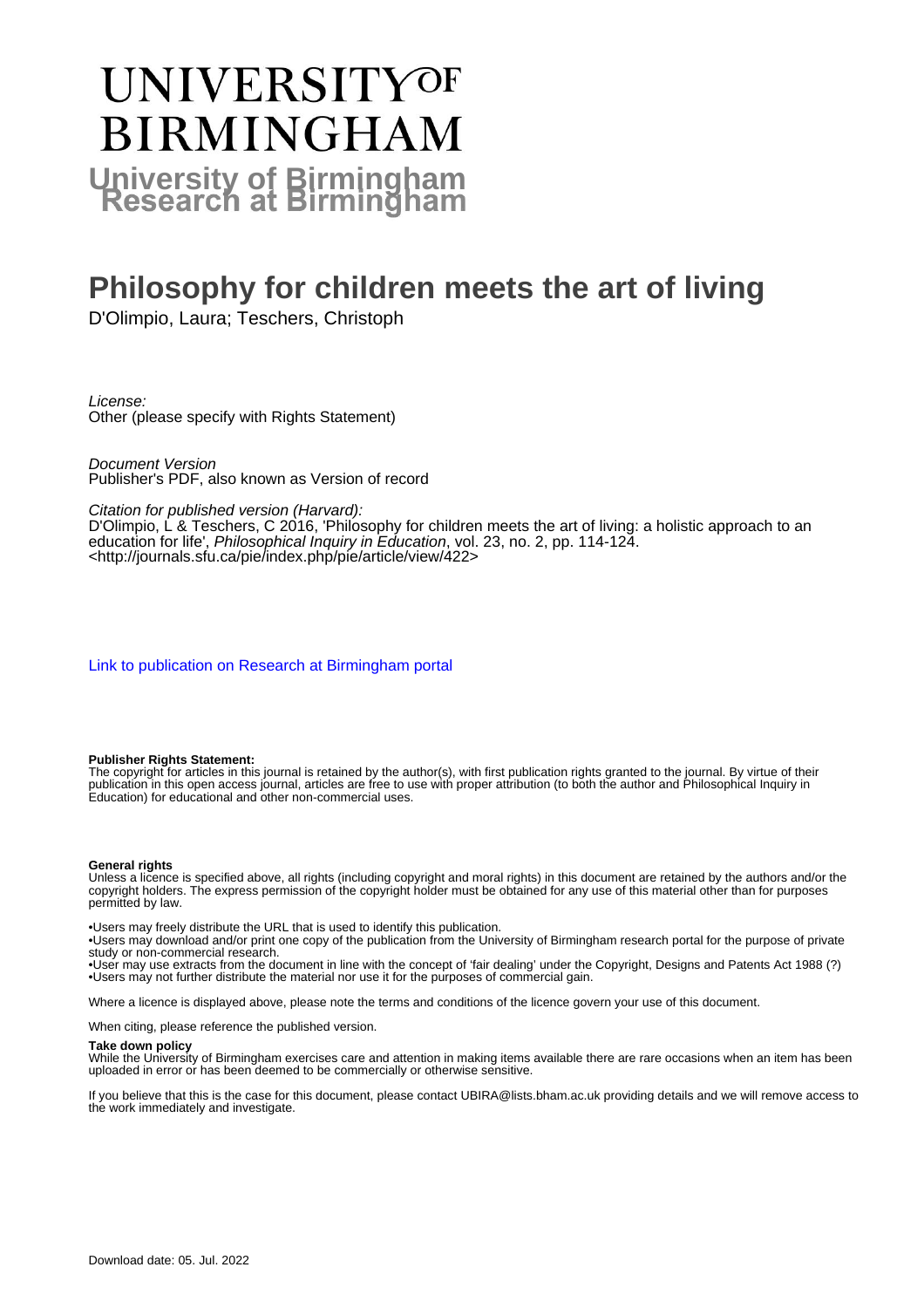# *Philosophy for Children Meets the Art of Living: A Holistic Approach to an Education for Life*

LAURA D'OLIMPIO University of Notre Dame Australia

## CHRISTOPH TESCHERS New Zealand Tertiary College

Abstract: *This article explores the meeting of two approaches towards philosophy and education: the philosophy for children (P4C) approach advocated by Lipman and others, and Schmid's (2000a) philosophical concept of Lebenskunst (the art of living). Schmid explores the concept of the beautiful or good life by asking what is necessary for each individual to be able to develop their own art of living and which aspects of life are significant when shaping a good and beautiful life. One element of Schmid's theory is the practical application of philosophy through the notions of* Bildung*, (self-)reflection, prudence and practical wisdom, as well as the requirement for each individual to take responsibility for actively shaping their life as an artwork. In this sense, each person is the artist responsible for living their own beautiful life. We argue that there are useful parallels between Schmid's concept of the art of living and P4C, such as the ideal of a holistic philosophy that is "lived." The pragmatic approach of P4C focuses on the embodied learner who practices critical, caring and creative thinking. Both P4C and Schmid's theory are reminiscent of the Aristotelian notion of practical wisdom* (phronesis)*, which allows for an approach to an education for life that prepares (young) students to develop their own art of living.*

# **Introduction**

Historically, of central concern in philosophy is the question of how one might live a good life. Defining the "good" life is crucial, and an empirical approach to the topic ties the idea of the good life to being human and embodied. For Aristotle, the Ancient Greek virtue ethicist, the aim of life was *eudaimonia* or "happiness." Following on from his teachers, Socrates and Plato, Aristotle recognised the role of questioning and self-reflection, practices necessary to living a good life, in pursuit of truth and wisdom;. Aristotle also drew upon the Platonic notion of the cardinal virtues in fleshing out how humans may achieve the good life. In *The Republic,* Plato detailed four cardinal virtues that a virtuous person ought to practice: wisdom, courage, moderation, and justice (427e). Aristotle came to be known as a virtue ethicist because he claimed the good life is a virtuous life due to the fact that we are social creatures whose behaviour impacts upon one another. Aristotle identified the virtues as mid-point between excessive and deficient behaviour (1106a); for instance, courage is a virtue while fear (deficient) and rashness (excessive) are vices (1107b). Following the doctrine of the mean, we aim for what is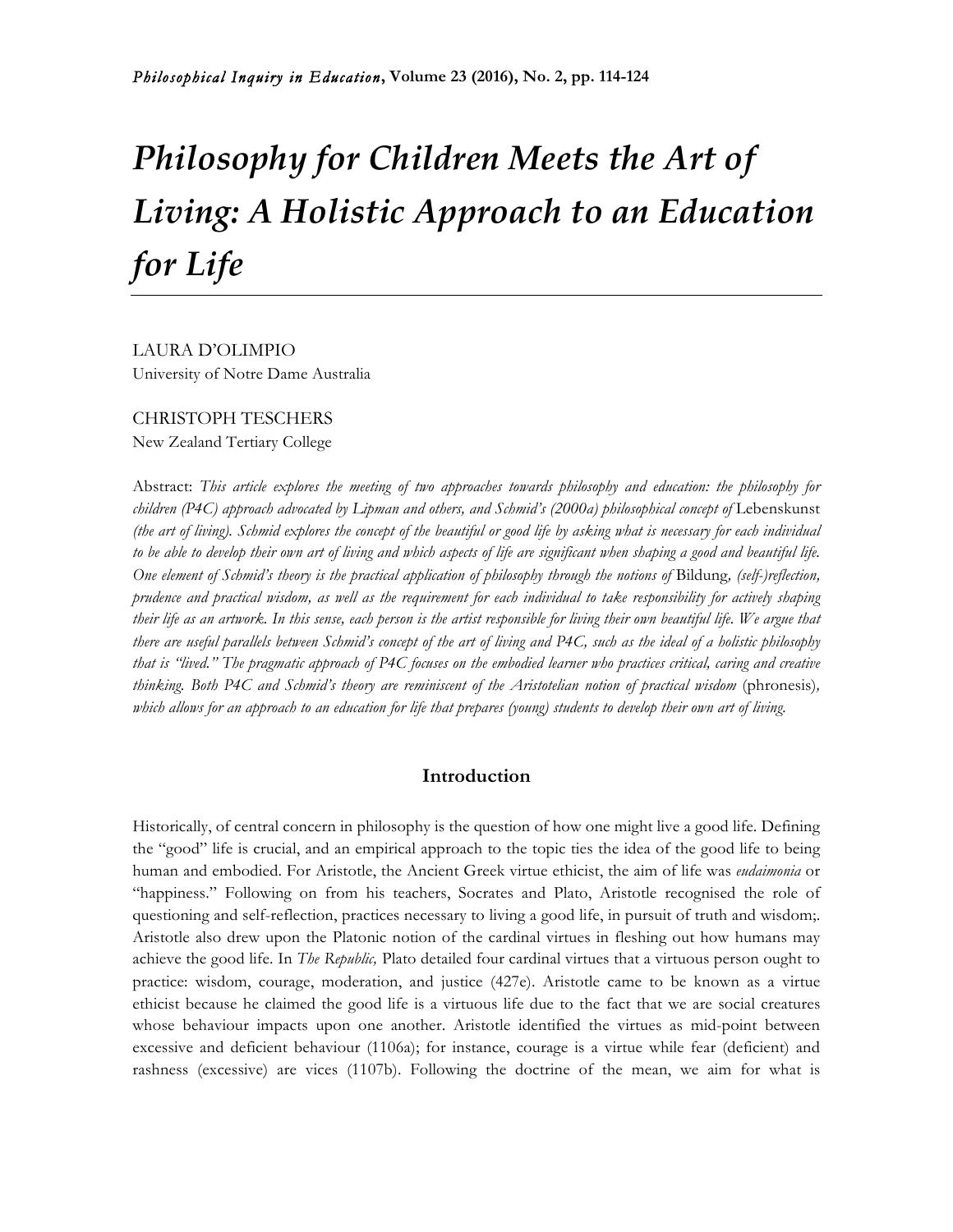appropriate in a given situation as virtuous actions are supported by good intentions and appropriate emotional dispositions. Aristotle thus claimed the virtues, as good habits of character, will assist us to achieve *eudaimonia*, which is often translated as "happiness" but has a decidedly different meaning than what is often understood as happiness today. For Aristotle, *eudaimonia* meant the highest form of happiness, which is an end in itself and does not add to any other aim or goal; "true happiness" or "felicity" might be better translations in this context, and it is often connected with an attitude of "serene happiness" (Müller-Commichau, 2007).

Following Aristotle, we believe that aiming for *eudaimonia* is a worthy goal and the role of education in helping to shape a good life is crucial. The pragmatic approach to a contextual life lived in a specific time and place is a value shared by the two approaches we wish to connect in this article. Wilhelm Schmid's concept of *Lebenskunst* (art of living, or AoL) and that of Philosophy for Children (P4C) share key values such as *Bildung*, (self-)refection and practical wisdom (*phronesis*) which includes critical, creative and caring thinking skills. Wisdom in this sense involves knowing the right thing to do at the right time, and being able to so act with the appropriate emotional disposition. These key thinking skills are encouraged by educators concerned with the practical question of how we support students in developing skills that will set them up to be able to live a good life. Schmid's concept of the AoL outlines a range of skills and knowledge necessary for living a good and beautiful life. Combining his philosophy with the educational methodology of P4C provides educators with a useful starting point to support individuals not only in practicing critical reflection and prudence, crucial to the development of democratic citizens, but also in actively engaging in the development of an art of living that allows them to live a beautiful life and flourish in today's global society. It needs to be mentioned here that the argument in this paper is mainly situated in a Western context which is currently that of a strongly individualistic democracy. While P4C has been well applied in Eastern cultures (such as Singapore), whether or not Schmid's AoL has a place in other cultural and social contexts must be further discussed elsewhere as it is beyond the scope of this paper. However, we are confident that the discourse around the art of living and educational perspectives, specifically P4C, is relevant beyond current Western cultural settings. By bringing AoL together with P4C we hope to provide educators with a holistic model with which they can engage theoretically with a view to practical application in the classroom in order to support students' pedagogical journey, including character formation and the acquisition of lifelong skills.

### *Lebenskunst***: The Art of Living**

The approach to the art of living that will be most relevant in this article is Wilhelm Schmid's (2000a; Teschers, 2010) concept of *Lebenskunst*. Schmid's main objective is to explore how the art of living may assist individuals to live a good or, in his words, "beautiful life." To support this account, Schmid draws strongly on Foucault's (1984) notion of the *care of the self* and he argues that a beautiful life is a question of individual taste and cannot be prescribed in any general way based upon normative guidelines or social consensus. The subjectivism of Schmid's notion of the beautiful life is open to the criticism of individual relativism, yet Schmid draws upon Aristotle to defend his concept of the AoL. Schmid makes a pragmatic claim that in current neo-liberal and individualistic societies, shared normative values as a foundation for social structures and human interaction are limited in their ability to guide the actions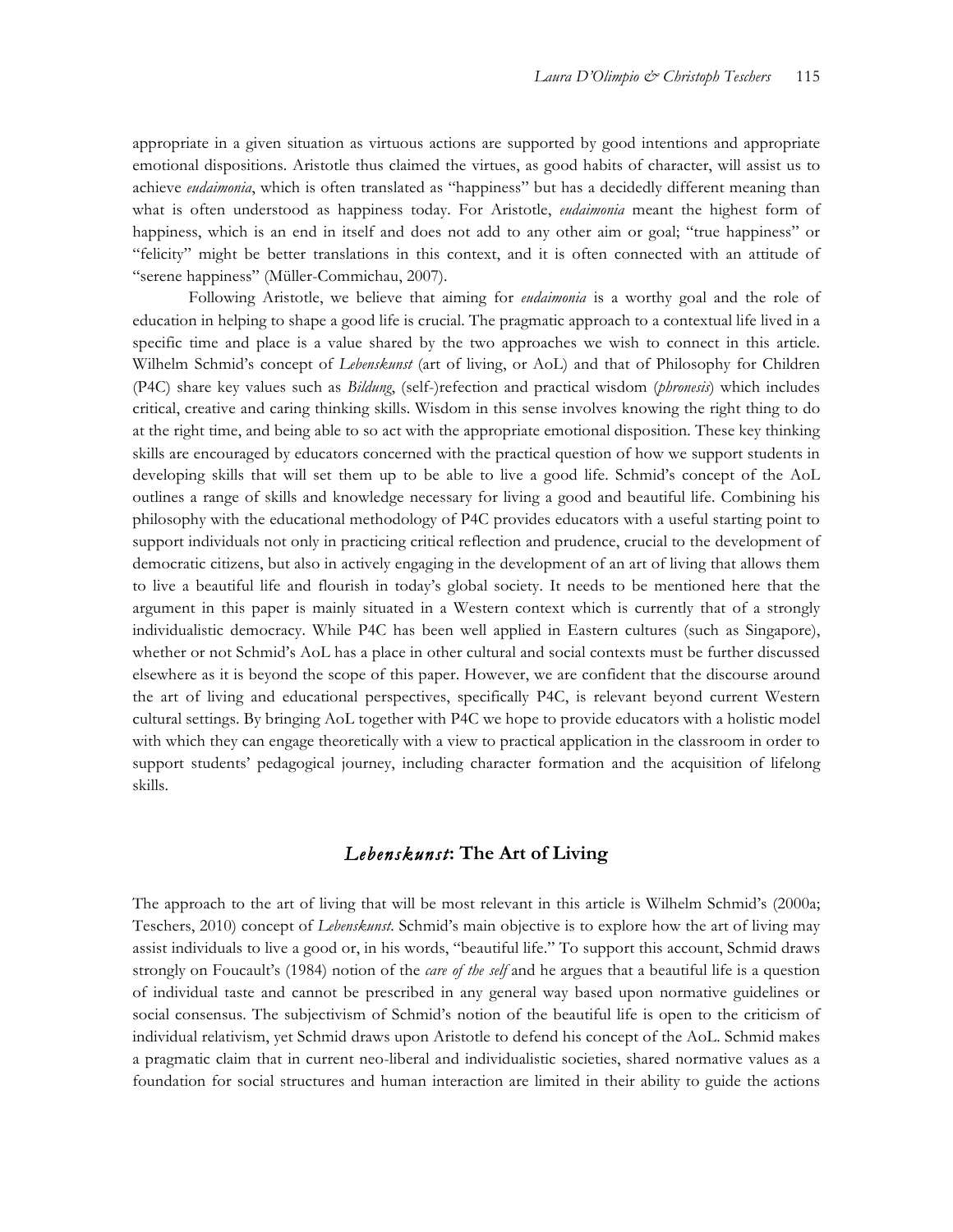$\overline{a}$ 

and decision-making of individuals in everyday life (2000a, p. 66). He develops a moral theory (pp. 66– 71) that takes the self-interest of the individual as its starting point, and then adds Aristotle's notion of *phronesis* (prudence and practical wisdom). On this view, the contextual individual living in a society is better off considering and accounting for the needs and desires of others as well as their own. This creates the values of self-care alongside a care for others, which Schmid extends further towards a care for society, humanity and our planet in general. On the basis of the "enlightened self-interest" (p. 63, this and other quotes from Schmid are our translations), enlightened through prudence and practical wisdom, Schmid develops an *individual ethics of prudence*, which,

based on the self-interest of each individual, takes the interests of others and the general public into account as this again is important for the interests of the individual.… The individual ethics that is understood as an art of living finally occurs in the artful realisation of existence, which is based on reflection of the conditions and possibilities that are of importance for this realisation: instead of presuming the self and its capability for life, the reflected art of living aims at the development of the self and at the learning of how to shape life. (p. 67)

For Schmid, to engage in the art of living one must take responsibility for one's own life and try to make it a beautiful one: "[T]he art of living is the wholeheartedness of the attempt, for this reason [our responsibility for our own life], to take possession of one's own life in good time and potentially make a *beautiful life* out of it" (2000b, p. 7, emphasis in original).

To understand this pointed definition more clearly, it is useful to unpack some of the key aspects of Schmid's theory. Schmid emphasises that engaging in the art of living is an active endeavour. One cannot wait for it to happen on its own; one has to take responsibility for shaping one's own life. Schmid also emphasises the aspect of *art* in the art of living. He chooses the term "beautiful life" instead of "good life" to emphasise that this quality is a question of individual taste. It is similar to a painting that can be beautiful in the eye of one and ugly in the eye of another. Combining these two aspects of *active engagement* and *art*, Schmid sees an individual who engages in the art of living as being an artist who is shaping his or her own life into a piece of art. Consequently, the judgment as to whether one's life is a good or beautiful one lies in the eye of the one living this life. A shared value-base with others occurs through individuals engaged in the art of living reflecting on the values of their society, either consciously accepting societal values or challenging them, but this internalisation of normative morality occurs through critical reflection. Finally, Schmid points out the potentiality of a beautiful life, implying that there is no guarantee for living a beautiful life even if we take responsibility for our own lives and try our best to shape them into what we would perceive as beautiful ones. However, we still engage in the art of living whether or not we consider ourselves successful or not. The engagement in the art of living is a life-long process and if one's life has been a beautiful one or not can, in the end, only be judged by each individual at the end of his or her lifespan.

The connection between Schmid's concept of the art of living and education is, as has been argued elsewhere (Teschers, 2013a), that both have, or should have, the same final aim: *the best possible life for each individual under the circumstances he or she is living in*. <sup>1</sup> As educators, we can support our students on

<sup>1</sup> An argument could be made, following R. S. Peters (1973), that education is an end in itself and not a means to an end (for example, reducible to vocational training). Taking into account Aristotle's notion of *eudaimonia* in combination with Schmid's notion of living a beautiful life, the art of living and education both are ends in themselves and, one could argue, potentially the same end (Teschers, 2013a).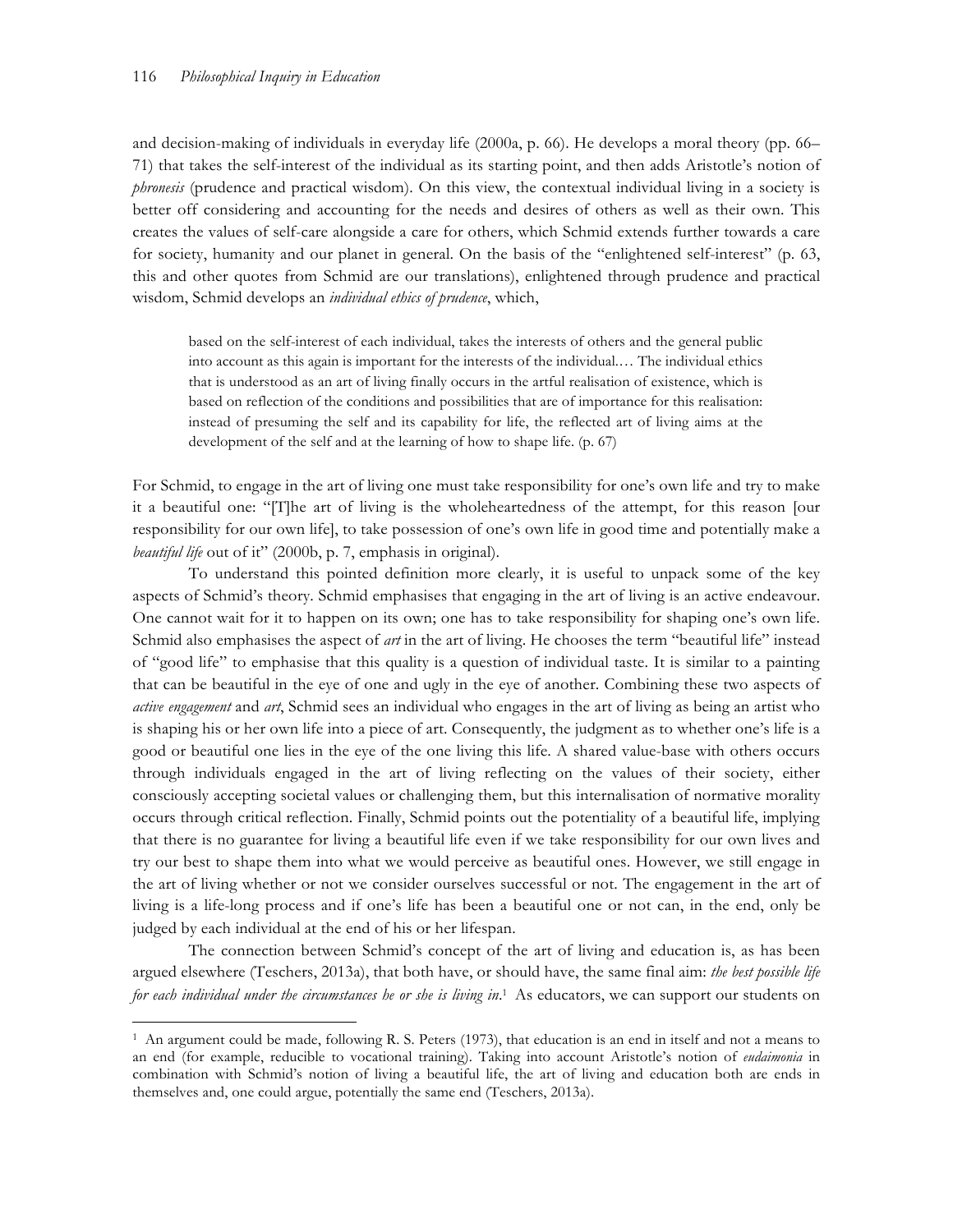their way towards shaping their own art of living. For Schmid, the term that encapsulates the promotion of the values and skills associated with (self-)reflection and *phronesis* is *Bildung,* which, in the German understanding, has three related meanings: knowledge, prudence and self-cultivation. The term is strongly shaped by German Idealism and aims towards aesthetical and moral perfection (Liebau, 1999). In this way, *Bildung* is holistic and inclusive: it goes beyond the classroom and sets up an art of living and an education for life. One aspect of the art of living is freedom for the individual to make sensible choices and care for one's self as well as for others. Thus, the role of the educator in assisting students in this regard is vital. Much like Aristotelian ethics, the practice of an approach to a contextual life and moral decision-making is an ongoing endeavour, but one that relies on the support of mentors and role models.

In addition to *Bildung*, Schmid (2000a) refers to the concept of *hermeneutics* as it is discussed by Gadamer (1975) and argues that it is related to *Bildung* and highly relevant to his concept of the art of living. The hermeneutical understanding of learning and becoming is fundamental to the process of shaping one's own life and one's self. The hermeneutical cycle of perception, interpretation, and incorporation into one's worldview and self, followed by a changed perception based on this worldview, requires the abilities of self-reflection, critical thinking and interpretation, which, among other skills, can be developed and strengthened through Philosophy for Children, and are important in Schmid's concept of the art of living.

#### **Philosophy for Children**

Philosophy for Children (P4C) started in the 1970s in order to encourage children to think for themselves with a view to becoming reasonable and democratic citizens. Supporters of P4C believed that philosophy need not be confined to the domain of the academy, but rather that children from age three upwards are capable of critical, creative and caring thinking. The term "P4C" was coined by Matthew Lipman (1976), who wanted to encourage reasonableness in citizens and figured the best way to do so was to teach philosophical thinking skills from an early age. The aim of teaching philosophy in schools was to produce critical, caring, creative and collaborative thinkers. One central methodology advocated by P4C practitioners is the Community of Inquiry (CoI). The CoI is based on democratic, student-led discussions where the teacher acts as a facilitator instead of being the one source of all knowledge (Cam, 1995).

The CoI commences with the use of age-appropriate narratives or other stimulus texts, such as an object or video, which is then discussed with students in a democratic manner with a focus on the questions of the participants. The CoI classroom is arranged in a circle with chairs facing inwards so that students can listen to and speak with each other, rather than aiming their dialogue solely towards the teacher standing at the front of the classroom. By focussing on the students' ideas, the role of the teacher is radicalised as the teacher acts as a facilitator of the discussion, following the dialogue where it goes without a specific endpoint in mind (Kennedy, 2015).

In order to ensure epistemic progress is made within such a classroom, the teacher should ideally be trained in philosophy and P4C methodology. The trained facilitator encourages critically reflective thinking skills in students as they discuss various ideas and build upon or challenge their own concepts as well as those of others (Sharp, 2007). Lipman defines critical thinking as "thinking that (1)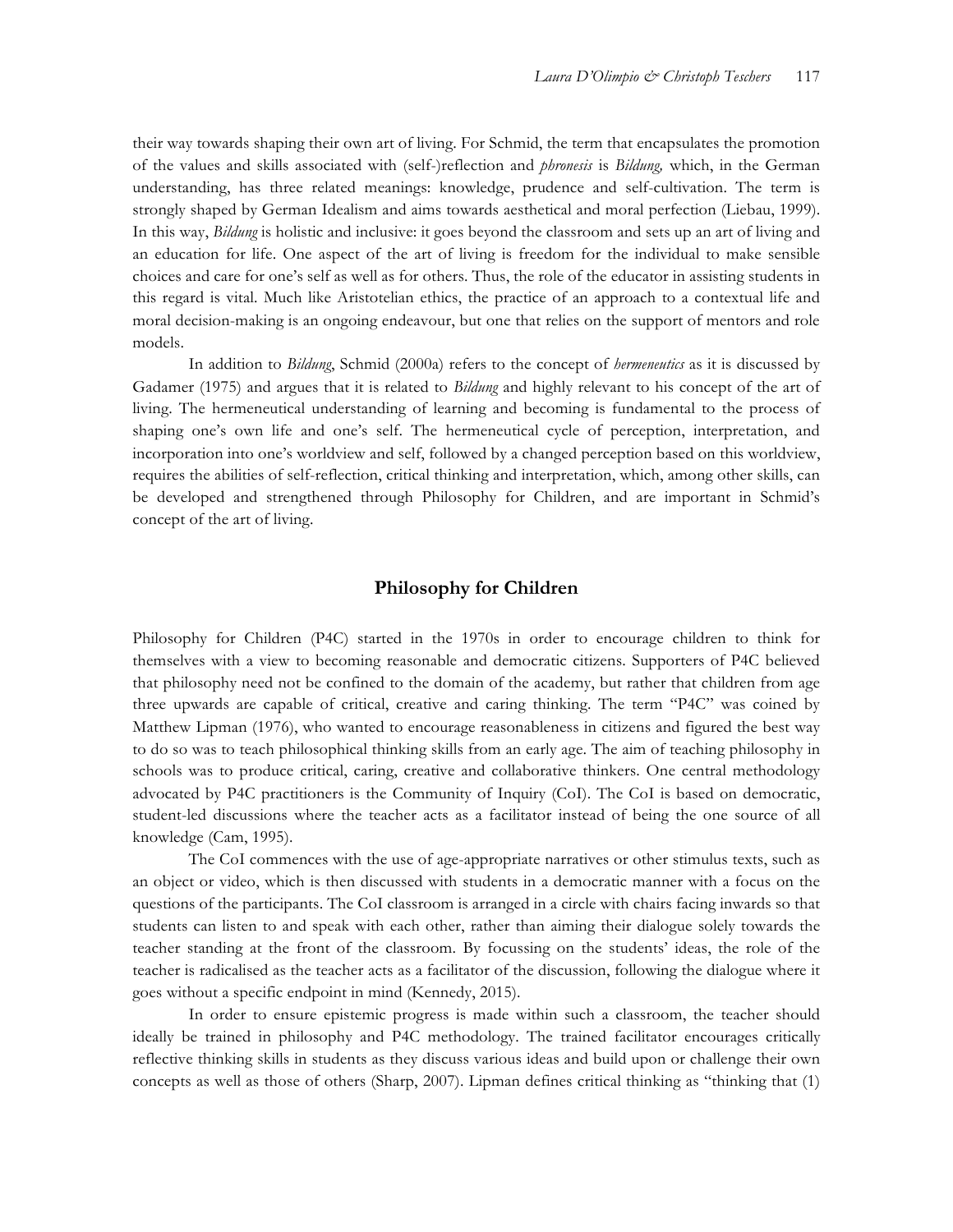facilitates judgment because it (2) relies on criteria, (3) is self-correcting, and (4) is sensitive to context" (Lipman, 1991, p. 116). Yet critical thinking skills alone are not enough, and Laurance Splitter and Ann Sharp highlight "caring" and "creative" thinking as equally important skills children should be encouraged to develop (Lipman, 1991; Splitter & Sharp, 1995). In this way the critical thinker will not just know what the right thing to do is; they will also know how to go about accomplishing that action while being sensitive to the context and others involved in the situation. It is this contextual application of knowledge and the transferable thinking skills that leads Sharp to claim that the rituals involved in the practice of P4C in a CoI classroom setting can lead to the cultivation of wisdom (Sharp, 2007, p. 13).

Empirical research conducted by Topping and Trickey (2007a; 2007b) have demonstrated that children who study philosophy are more likely to achieve better academic results and that they also have additional social benefits such as better self-esteem and increased empathy for others. There is also said to be less bullying in the schoolyard and fewer behaviour management issues (Millett & Tapper, 2012). Influenced strongly by the work of John Dewey (1910/1997; 1916/2004), the aim of philosophy for children is to teach students to carefully consider diverse ideas, be self-reflective and empathise with others. It has been argued that these thinking skills will encourage students to be reasonable and democratic, to treat others fairly and to be open to reconsidering their own ideas as they seek evidence for beliefs (Burgh, Field & Freakley, 2006). This ideal does not seem too far removed from the aim of developing an art of living whereby each person is given the tools required to apply to the creation of their own "beautiful" life. A beautiful life includes caring for oneself but also caring for others. This is a goal shared by advocates of the art of living and P4C.

### **Community of Inquiry (CoI) as a Tool to Teach Relevant Skills**

Schmid (2000a) discusses some key skills and areas of knowledge that he considers as most important for developing one's own art of living. Among these are *Bildung*, self-reflection, prudence and practical wisdom (*phronesis*), as well as possible curriculum topics such as *the human being as individual*, *the social human being*, *difficulties and burdens of human life*, *striving for fulfilment and meaning in life*, *religions, beliefs and human cultures*, and *personal life-styles and global perspectives*. We believe that the P4C methodology can assist in bringing Schmid's art of living to the classroom and be useful in creating a holistic attitude towards education, setting students on their own path as lifelong learners who shape their own beautiful lives. The specific manner in which this may occur is through the philosophical approach to the curriculum areas Schmid highlights as important for the self-reflective individual.

One way that P4C can assist in bringing alive Schmid's ideas is through the Community of Inquiry. Based on open, facilitated conversation, the CoI encourages participants to reflect and build upon their own ideas as well as those of others in a safe classroom environment. As the CoI is an ideal forum in which to discuss meaningful subjects, we believe it would work well as a pedagogical tool that allows students to explore the curriculum topics detailed in Schmid's AoL. The concepts Schmid highlights, including those of personhood, personal identity, religious and moral concepts and modern dilemmas, are all readily compatible with philosophy. A topic such as the effect of personal habits and expressions (for instance one's language and gestures) on others may be discussed within a CoI and further explored via concept games, techniques employed in P4C. The benefit of the CoI is that it combines intellectual exploration with compassionate respect for the views of others. Students who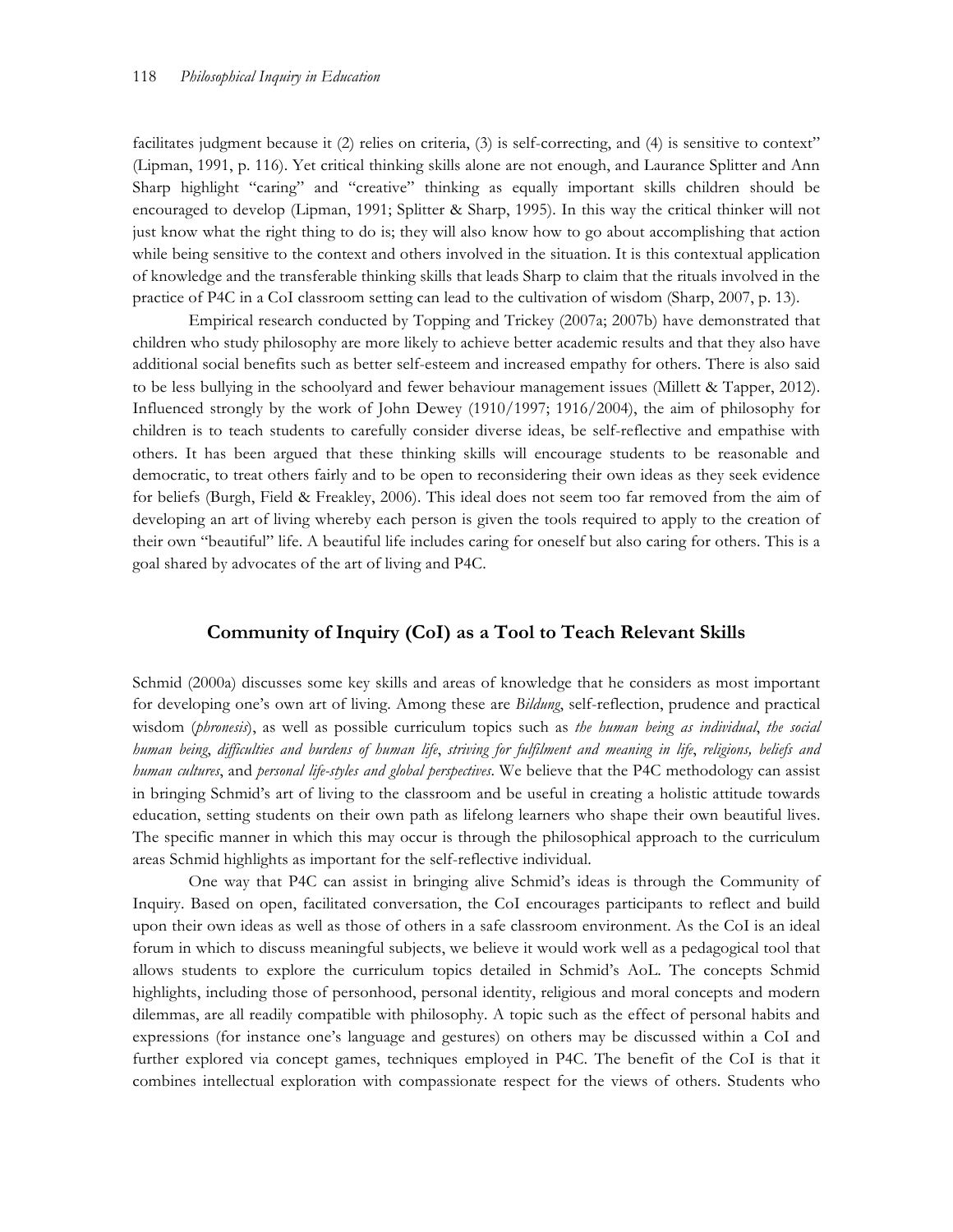participate regularly in a CoI not only perform better academically but also socially as their self-esteem is built up and they see themselves as a member of a community of thinkers (Millett & Tapper, 2012, p. 546). Developing the students' own questions is a central component of the CoI and the aim is to seek knowledge and uncover truth for its own sake as per the Socratic tradition (D'Olimpio, 2013). As Laurance Splitter (2011) explains:

Participating in a CoI allows students, individually and collaboratively, to develop their own ideas and perspectives based on appropriately rigorous modes of thinking and against the background of a thorough understanding and appreciation of those ideas and perspectives that, having stood the test of time, may be represented as society's best view of things to date. (p. 497)

As the CoI encourages individual reflection as well as the collaborative critique of ideas, the CoI may be seen as sympathetic to Schmid's notion of the individual exploring and developing his or her own art of living. Schmid's subjective starting point of self-interest is benefitted by social engagement in a group environment that encourages understanding and building upon, as well as refining, diverse ideas as advocated by practitioners of P4C.

Another reason the CoI methodology in particular supports the implementation of Schmid's AoL in an educational environment is that the attention is on the holistic progress of the individual within the group. It is not expected that every participant will reach a homogenous view; rather, pluralism is expected and respect for diversity is encouraged. Splitter (2011) notes that the interactive CoI aims at the "wellbeing of its members (in intellectual, moral and affective terms)" (p. 498). The CoI encourages empathy, as participants are building upon, not simply arguing against, the ideas of others. However, just because diverse ideas are expected and encouraged does not mean that no ideas or values are shared amongst the participants. The benefit of the CoI is that it encourages self-reflection and openness to new information. This allows for the process of gaining knowledge to be dynamic, self-correcting and structured, but democratic, and resists collapse into relativism by continuing dialogue rather than ending a conversation when opinions differ (Golding, 2011, pp. 476 & 482).

Similarly, in his *Nicomachean Ethics,* Aristotle claims that the individual interprets the virtues according to one's individual understanding and context, yet this does not deny that virtues such as courage, honesty, trust and loyalty are shared. The individual as a political, social and moral human being flourishes within a community; the *eudemonia* aimed at by the virtuous agent is intrinsically linked to the *polis*. The individual must reflect on the ideals of their society, of which there are more than one, in order to decide which version of the good life is suitable for themselves.

In this way we see how the CoI may be a useful tool to develop the faculties supported by both P4C and the art of living. The art of living places primacy on the notions of *Bildung*, (self-)reflection and practical wisdom. This self-shaping or self-cultivating aspect that is key in the concept of *Bildung* and the art of living ties in strongly with outcomes of P4C. Leon Benade (2013) affirms the explicit claims that the CoI as practised in P4C supports the development of democratic, self-reflective and considerate individuals. Reflecting on other theorists who claim the same, Benade (p. 7) quotes as follows:

Claims No 1 and 2

Citizens of a democratic state are required to think and deliberate impartially on a range of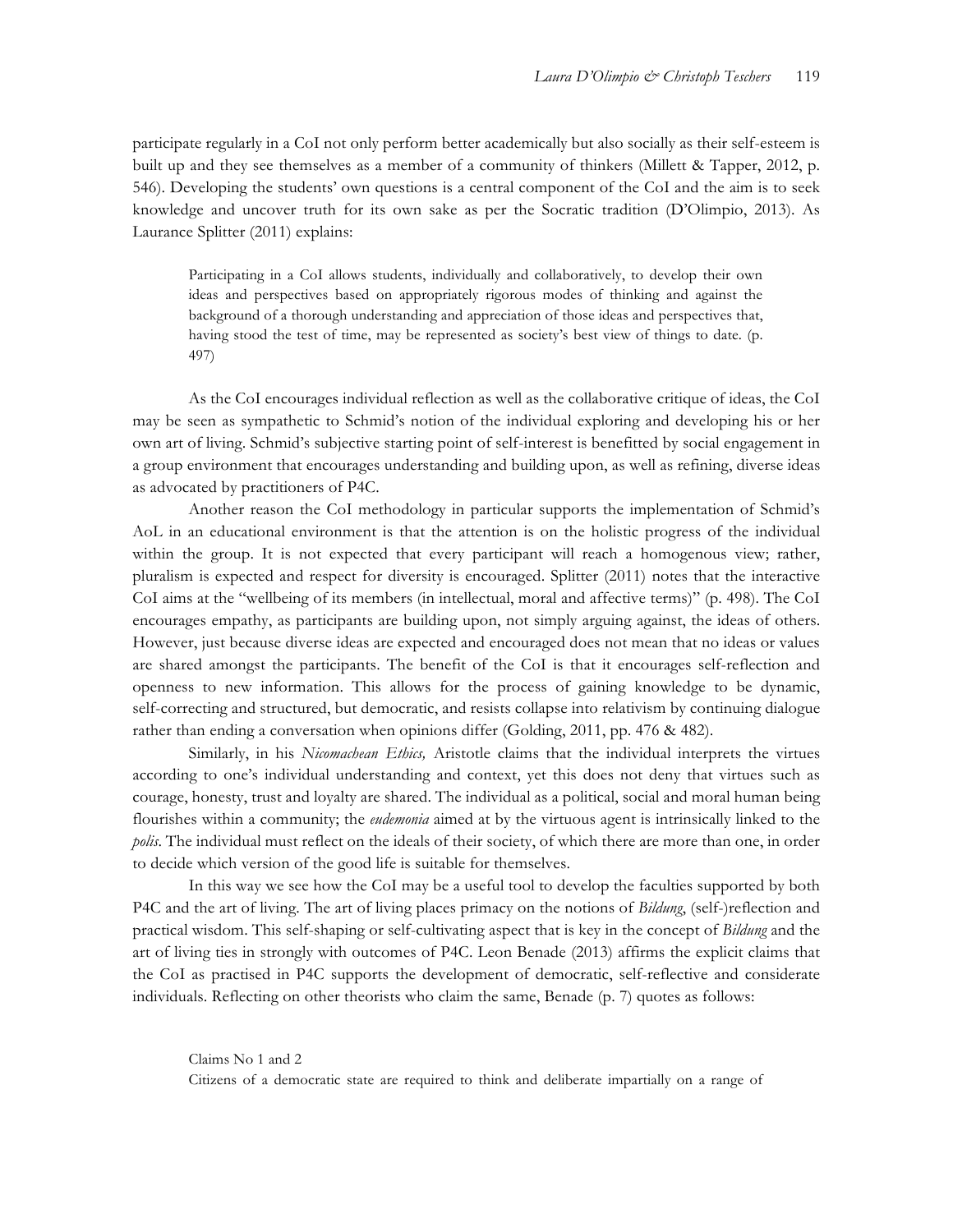contentious moral issues; the traditional forms of moral and religious thinking are poor preparation for this task; philosophical education in schools that considers controversial issues will better equip tomorrow's voter to make responsible democratic decisions. (Brighouse, 2008, pp. 61–62)

P4C's democratic and egalitarian community of enquiry pedagogy allows pupils to ask questions… (Murris, 2008, pp. 105–107)

#### Claim No 3

The argument is that philosophy is a powerful subject and that philosophising, or philosophic enquiry, is the optimum pedagogy for fostering the essential skills and dispositions of critical thinking. (Winstanley, 2008, p. 85)

Benade goes on to argue that P4C fulfils these requirements, offering evidence that the CoI enables the praxis of three core character traits: respect, participation and social responsibility. These character traits are required for the individual to artfully shape their own beautiful life.

Also required for the art of living is creativity and the use of one's imagination. P4C also supports the active role of the child's imagination and the CoI can claim to encourage creativity by stimulating the imagination (Bleazby, 2012; Millett & Tapper, 2012), which is important for the self-shaping process. This ties in to Schmid's concept of the aesthetic value of a life lived beautifully. The traits mentioned above of respect, participation and social responsibility, (self-)reflection and prudence as well as the use of the imagination are all important for both the art of living and P4C and may be practiced through the CoI methodology. Thus the CoI as employed in the classroom may be seen to be a useful tool to assist in the development of the key faculties for creating one's own art of living and shaping one's own beautiful life.

#### **Challenges and Requirements of AoL/P4C**

Millett & Tapper (2013) indicate that one of the challenges for using Philosophy for Children (P4C) in schools is a lack of teacher training in philosophy and the CoI. To explore philosophical topics and issues through a philosophical lens, a teacher needs to have at least some background in philosophy. The same is true for teaching the art of living. According to Schmid (2000a), an AoL teacher needs to engage in his or her own art of living endeavour. He or she needs to pursue the development of his or her own art of living and to live, or shape, a beautiful life. Further, Schmid states that an AoL teacher needs to be knowledgeable in a range of areas, of which philosophy is only one. As other areas of relevance for developing a good and beautiful life today, Schmid lists anthropology, cultural studies, religious studies, psychology, sociology, media and technology, sciences, law and ecology (pp. 317–324). It goes without saying that no one teacher can be an expert in all these areas; however, some basic understanding could be acquired during teacher training if art of living classes were considered a valuable part of today's curricula and teacher training were thus appropriately adjusted to cater for it. However, if this is asking too much of teacher training and curricula in an already crowded curriculum, it may be that the study of philosophy (as required for P4C) and practice in CoI methodology could be applied to other curriculum subjects more generally (Kennedy White, 2013).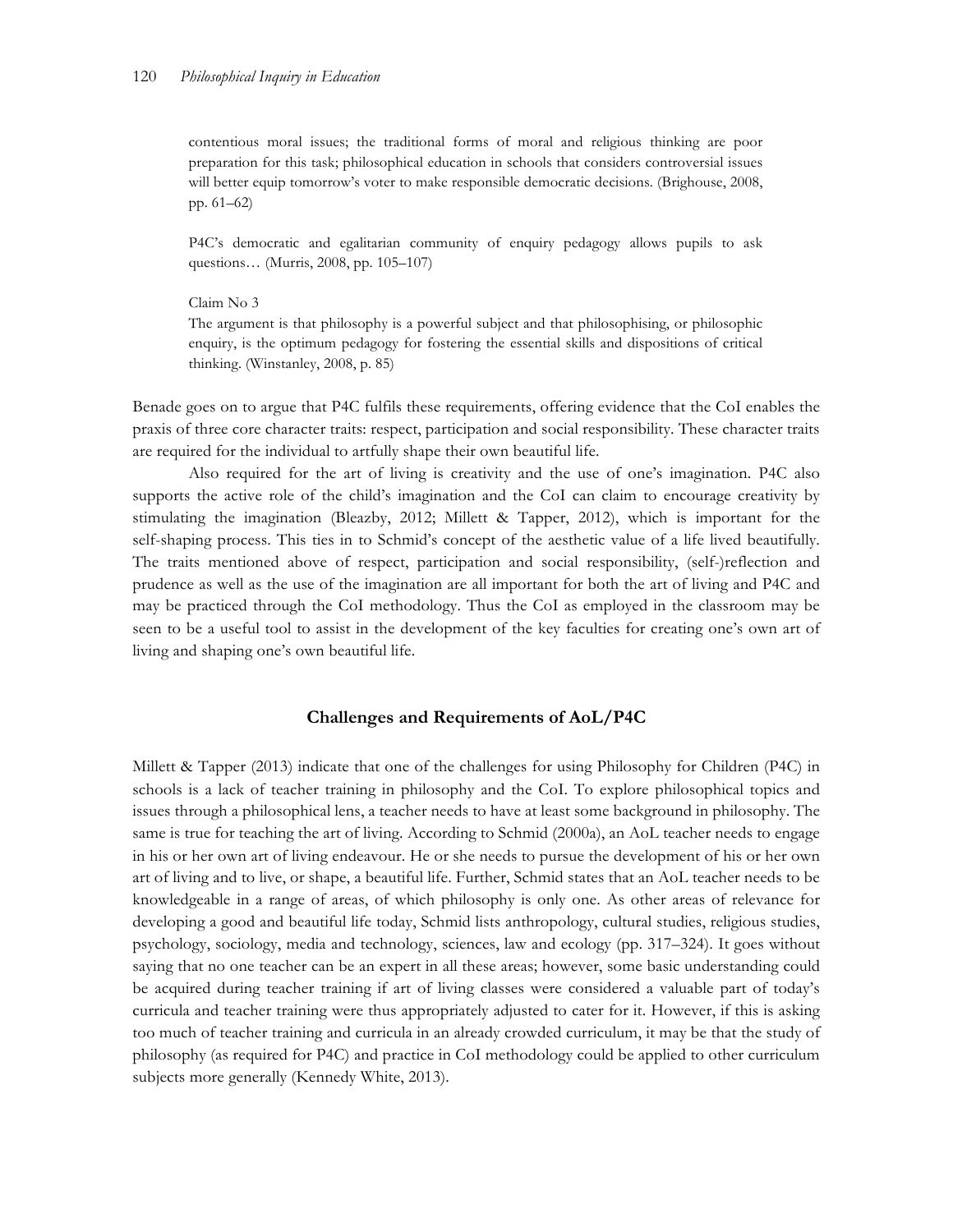Thus, we acknowledge that one challenge to the compatibility of Schmid's art of living approach and P4C is that Schmid's approach can be deemed far wider than that of P4C. Traditionally, P4C advocates for including philosophy classes in the curriculum, which is suitable for all year levels. Meanwhile, Schmid advocates a whole school approach towards supporting the art of living, whereby everyone involved in the school community, as well as how the building and grounds are constructed, is a considered aspect of the education for life. However, perhaps this wide, holistic approach offered by Schmid is not so far removed from P4C. There have been some very successful all-school approaches adopted by advocates of P4C that incorporate the CoI and other P4C techniques, such as the question quadrant (Cam, 2006) and concept games, into every lesson and subject area. Two well-documented examples of the whole-school P4C approach include Pemberton Primary School in Western Australia and Buranda State School in Queensland (Golding et al., 2012; Millett & Tapper, 2013). Millett & Tapper argue that the CoI can be used as a tool in most traditional school subjects to enrich the student's experience of schooling and their personal development, and Golding et al. report that benefits of a whole-school P4C approach include less bullying in the playground and increased self-esteem, as students identify themselves as belonging to a respectful group of inquirers. Schmid (2000a) argues in similar ways that the art of living can be integrated in a whole-school approach that includes not only all teachers and students, but also administrative staff, janitors, gardeners, as well as the school building and surroundings themselves. It is worth asking the question whether these integrated whole-school approaches are compatible, which we believe they are.

One aspect where we see an important benefit of uniting P4C with Schmid's AoL concept is that Schmid explicitly makes room for the notion of spirituality in conjunction with wisdom in his consideration of living a beautiful life. For Schmid, wisdom is even wider than practical wisdom (*phronesis*), which, one could argue, sits on one side of a continuum, with spirituality on the other (Teschers, 2013b). Spirituality should not be missed in a holistic educational approach as it is key, according to de Souza (2009), for a "flourishing society—one devoted to improving our wellbeing rather than just expanding the economy" (p. 677). By considering the role of spirituality in a modern society, P4C may benefit from the inclusion of AoL. Educators may wish to create democratic and respectful citizens who can think critically, creatively and empathetically, yet it would also be beneficial to give students the skills to be able to reflect on their own spirituality as well as that of others. We claim that reflection on spirituality (including religion as one aspect of it) can very well be the topic of CoI sessions, and therefore this aspect of AoL links to and even supplements P4C.

#### **Conclusion: A Holistic Approach to Education**

The shared benefit of the art of living approach and philosophy in schools is that of a holistic approach to education. Both Schmid and proponents of P4C see students as being taught skills that will assist them in their lives and in the future. These skills are not simply to master exams and regurgitate facts, but rather to live beautiful lives as lifelong learners. This holistic educational approach, we argue, has to go beyond skills that are currently in demand by industry and economy. Today's education systems, where young people spend a significant part of their daily lives, have a huge impact on students' development and futures. These futures should not be determined or unduly limited by current economic or political agendas. Education, understood here as the empowerment of (young) students to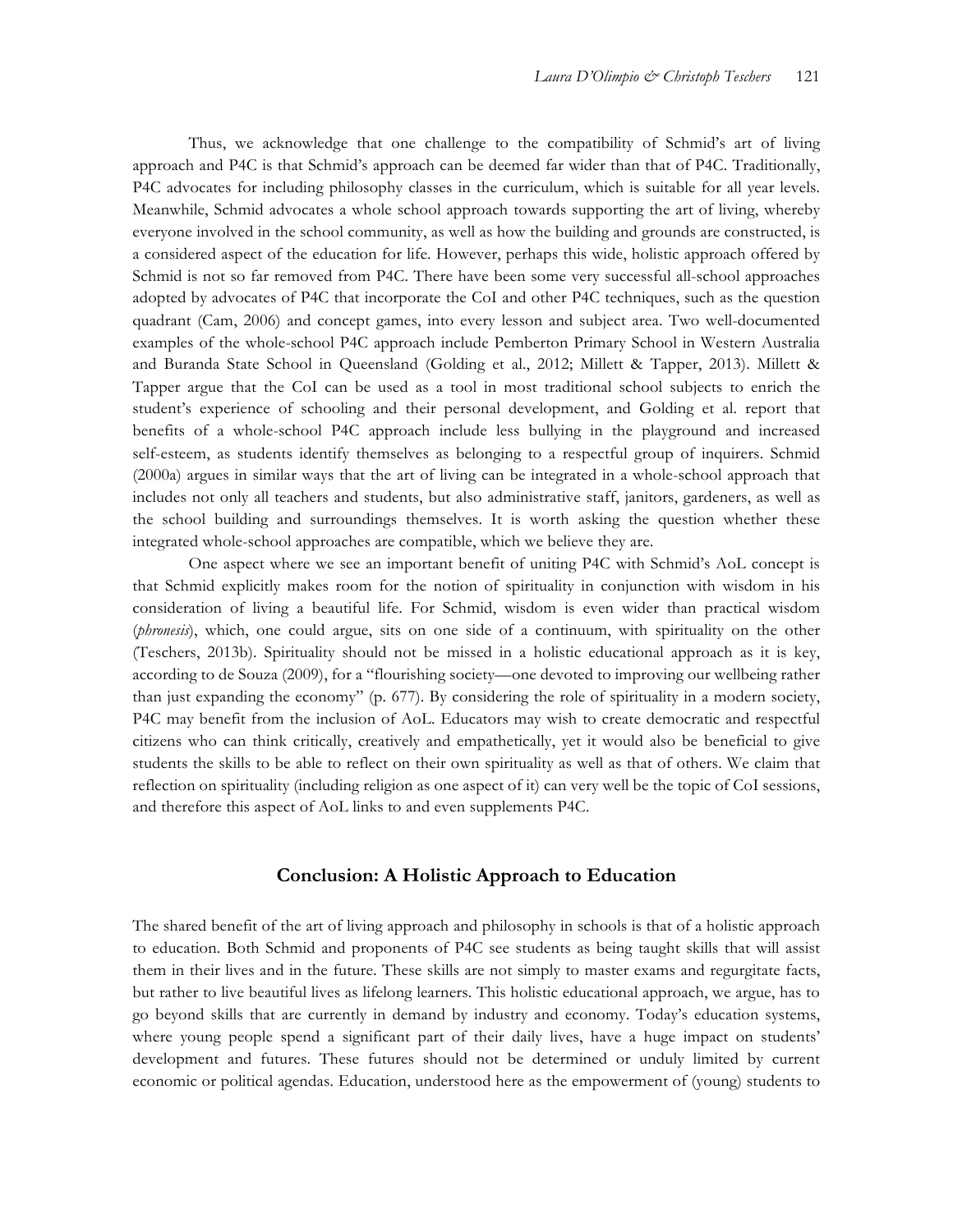develop their own art of living, seeks to help students think for themselves and take responsibility for their own future choices. With this in mind, the CoI is a valuable tool in support of the development of *Bildung*, self-reflection, practical wisdom and a broad and well-rounded knowledge base.

Schmid seems to be aiming for something wider than P4C, as the development of one's own art of living is important not only to lead a successful life but a *beautiful* life. The art of living includes the search for meaning and purpose in life, and it requires the development of prudence and practical wisdom as it asks individuals to consciously reflect on how they want to live. This includes considering others, one's society and humanity on a global scale. While the AoL has this in common with P4C, it further allows room for the individual undertaking the creation of their own beautiful life to reflect upon and refine their personal daily habits with a view to recognising the interconnectedness between individuals and societies on a global level. Such considerations require individuals to ask relevant philosophical questions as they seek to make meaning. In this way, P4C can help AoL in an educational setting. The CoI can accommodate aspects of Schmid's AoL concept and it certainly can support the development of necessary thinking skills. However, P4C does not contain all of the relevant concepts of AoL. Arguably, even AoL teacher training cannot contain them all, as they are notions that are continually developed and practiced as one lives a whole, unique life. Yet one key focus shared by the art of living approach and P4C practitioners is wisdom. Again, it is worth noting that for Schmid this concept of wisdom is wider even than *phronesis* or practical wisdom (which, arguably, P4C would be content with). Schmid's concept of wisdom and living a beautiful life also has space for spirituality. We have claimed that, in this way and others, AoL can augment P4C, and the methodology of P4C, specifically the CoI, can assist in bringing Schmid's AoL to life in the classroom setting.

#### **References**

- Benade, L. (2013). Developing democratic dispositions and enabling crap detection: Claims for classroom philosophy with special reference to Western Australia and New Zealand. *Educational Philosophy and Theory,* early online publication. http://dx.doi.org/10.1080/00131857.2013.771447
- Bleazby, J. (2012). Dewey's notion of imagination in philosophy for children. *Education and Culture, 28*(2), 95–111.
- Brighouse, H. (2008). The role of philosophical thinking in teaching controversial issues. In M. Hand & C. Winstanley (Eds.), *Philosophy in Schools* (pp. 61–77). London, England: Continuum.
- Burgh, G., Field, T., & Freakley, M. (2006). *Ethics and the community of inquiry: Education for deliberative democracy.* Melbourne, Australia: Thomson.
- Cam, P. (1995). *Thinking together: Philosophical inquiry for the classroom.* Sydney: Hale and Iremonger / PETA.

Cam, P. (2006). *20 thinking tools: Collaborative inquiry for the classroom.* Camberwell, Australia: ACER Press.

D'Olimpio, L. (2013). Multiliteracies and the critical thinker: Philosophical engagement with mass media in the classroom. In R. S. Webster & S. A. Stolz (Eds.), *Measuring up: Proceedings of the 43rd PESA Annual Conference* (pp. 41–48). Melbourne, Australia: Philosophy of Education Society of Australasia. Retrieved from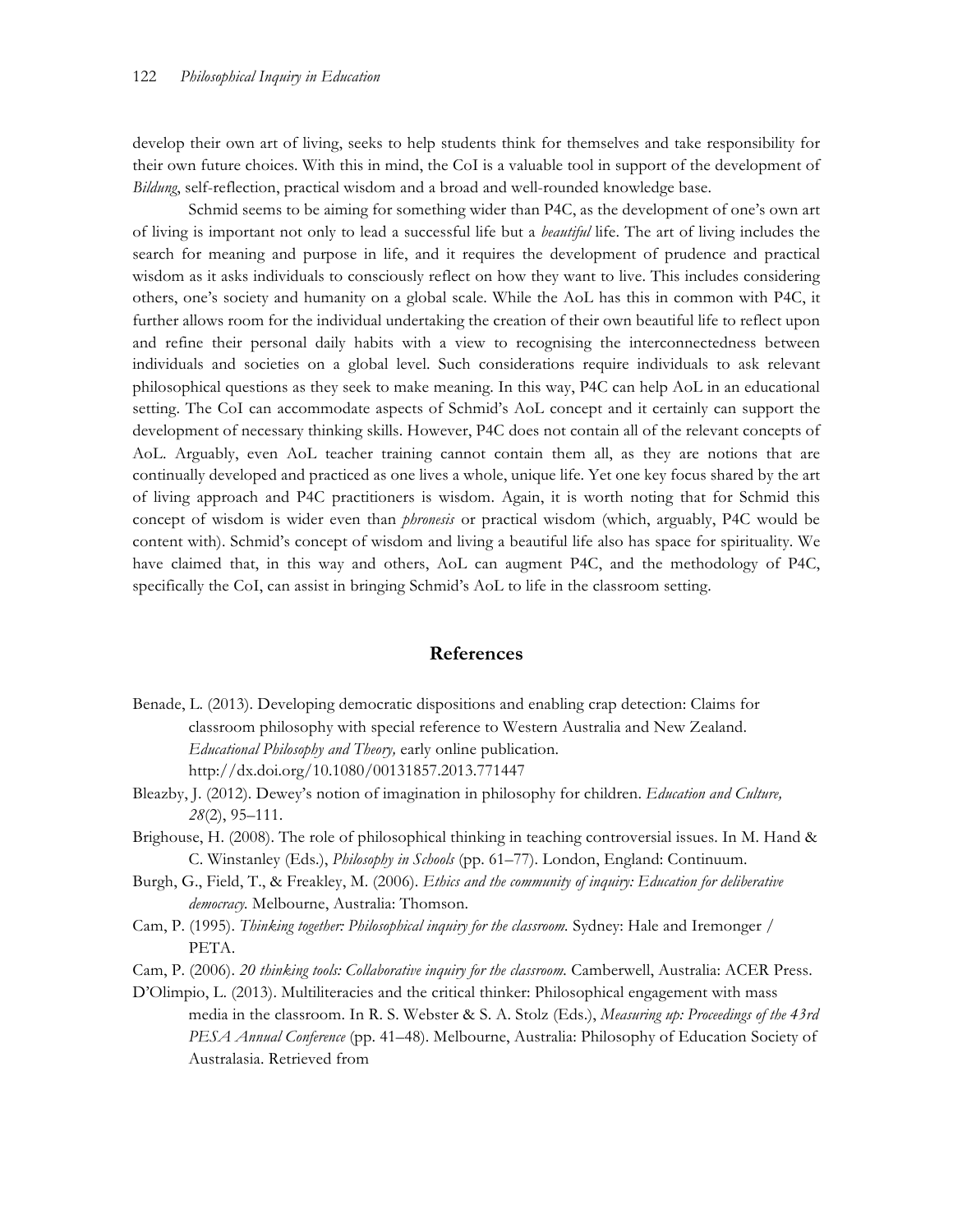http://education.unimelb.edu.au/\_\_data/assets/pdf\_file/0008/910394/PESA\_2013\_Edited\_ Conference\_Proceedings.pdf

- de Souza, M. (2009). Promoting wholeness and wellbeing in education: Exploring aspects of the spiritual dimension. In M. de Souza, L. J. Francis, J. O'Higgins-Norman, & D. G. Scott (Eds.), *International handbook of education for spirituality, care and wellbeing* (pp. 677–692). London, England: Springer.
- Dewey, J. (1997). *How we think.* Mineola, NY: Dover Publications. (Original work published 1910)
- Dewey, J. (2004). *Democracy and education.* Mineola, NY: Dover Publications. (Original work published 1916)
- Foucault, M. (1984). *The care of the self*. London, England: Penguin Books.
- Gadamer, H. G. (1975). *Truth and method*. New York, NY: The Seabury Press.
- Golding, C. (2011). The many faces of constructivist discussion. *Educational Philosophy and Theory, 43*(5), 467–483.
- Golding, C., Gurr, D., & Hinton, L. (2012). Leadership for creating a thinking school at Buranda State School. *Leading and Managing, 18*(1), 91–106.
- Kennedy, D. (2015). Practicing philosophy of childhood: Teaching in the (r)evolutionary mode. *Journal of Philosophy in Schools, 2*(1), 1–14. Retrieved from

http://www.ojs.unisa.edu.au/index.php/jps/article/view/1099/772

- Kennedy White, K. (2013). *How to embed philosophy into the crowded curriculum*. Presented at the Annual Federation of Australasian Philosophy in Schools Associations (FAPSA) Conference, Sydney, Australia.
- Liebau, E. (1999). *Erfahrung und Verantwortung: Werteerziehung als Pädagogik der Teilhabe* [Experience and responsibility: Value education as a pedagogy of participation]. Munich, Germany: Juventa.
- Lipman, M. (1991). *Thinking in education.* Cambridge, England: Cambridge University Press.
- Lipman, M. (1976). Philosophy for Children. *Metaphilosophy, 7*(1), 17-33.
- Millett, S., & Tapper, A. (2012). Benefits of collaborative philosophical inquiry in schools. *Educational Philosophy and Theory, 44*(5), 546–567.
- Millett, S., & Tapper, A. (2013). Philosophy and ethics in Western Australian secondary schools. *Educational Philosophy and Theory, 46*(11), 1212–1224*.* http://dx.doi.org/10.1080/00131857.2013.771444
- Müller-Commichau, W. (2007). *Lebenskunst lernen* [Learning the art of living]. Baltmannsweiler, Germany: Schneider.
- Murris, K. (2008). Autonomous and authentic thinking through philosophy with picture books. In M. Hand & C. Winstanley (Eds.), *Philosophy in schools* (pp. 105–108)*.* London, England: Continuum.
- Peters, R. S. (1973). *Authority, responsibility and education*. New York, NY: Paul S. Eriksson.
- Schmid, W. (2000a). *Philosophie der Lebenskunst: Eine Grundlegung* [Philosophy of the art of living: a foundation]. Frankfurt, Germany: Suhrkamp.
- Schmid, W. (2000b). *Schönes Leben? Einführung in die Lebenskunst* [A beautiful life? An introduction to the art of living]. Frankfurt, DE: Suhrkamp.
- Sharp, A. M. (2007). The classroom community of inquiry as ritual: How we can cultivate wisdom. *Critical and Creative Thinking, 15*(1), 3–14.
- Splitter, L. (2011). Identity, citizenship and moral education. *Educational Philosophy and Theory, 43*(5), 484–505.